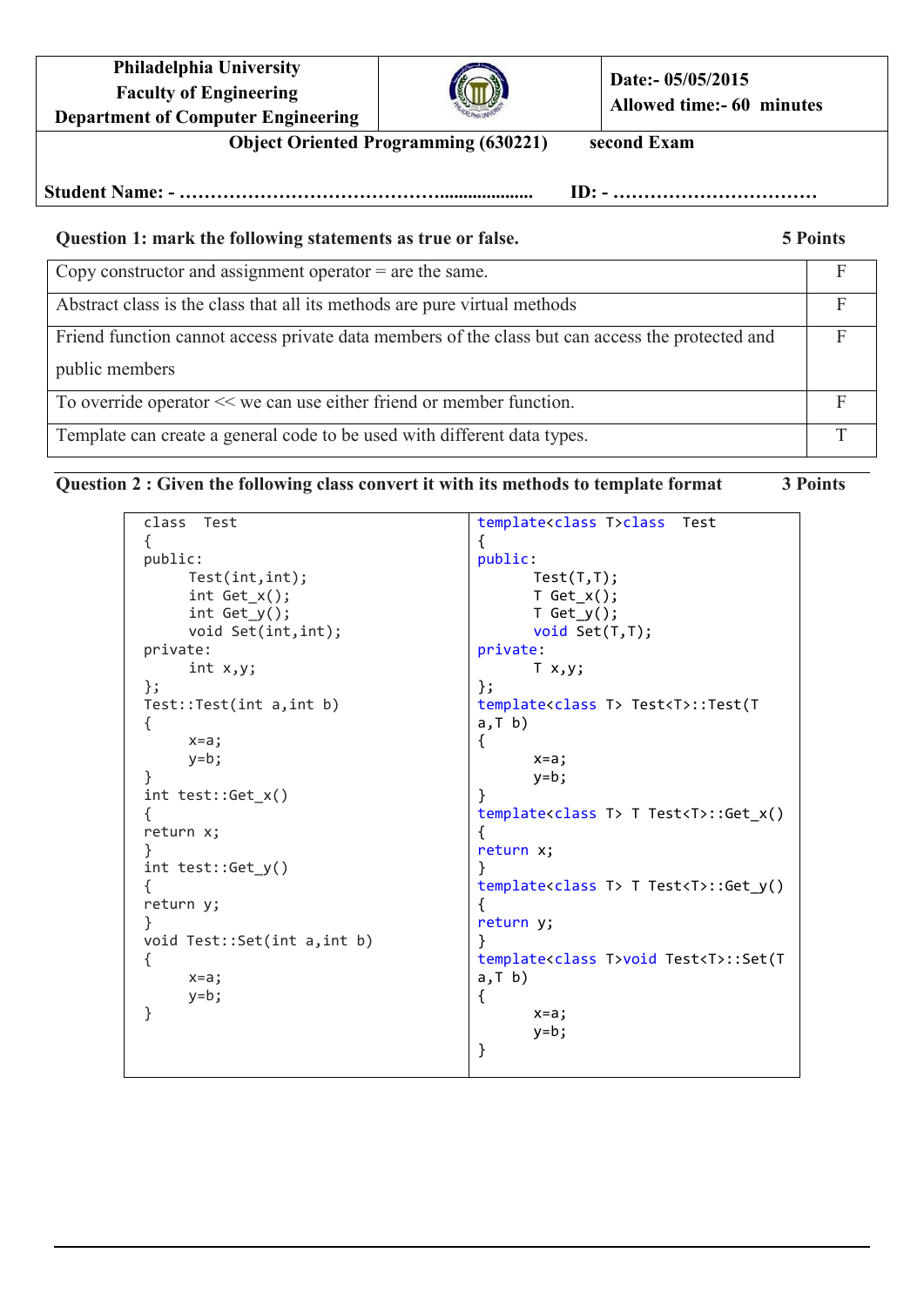

Define the classes in the hierarchy above using the appropriate data member and methods as the following.

- a. Classes **shape , TowDimensionalShape** and **ThreeDimensionalShape** are abstract classes
- b. **Shape** class should define **print** method.
- c. **TowDimensionalShape** should define **area** method
- d. **ThreeDimensionalShape** should define **volume** and **surface\_area** methods

```
class Shape
{
public:
      Shape(string s){name=s;}
      virtual void print()=0;
protected:
      string name;
};
class TwoDimensionalShape:public Shape
{
public:
      TwoDimensionalShape(string s):Shape(s){}
      virtual float area()=0;
};
class ThreeDimensionalShape:public Shape
{
public:
      ThreeDimensionalShape(string s):Shape(s){}
      virtual float volume()=0;
      virtual float surface_srea()=0;
};
class Circle:public TwoDimensionalShape
{
public:
      Circle(float r):TwoDimensionalShape("Circle"){radius=r;}
      void print()
      { cout<<"name:- "<<name<<endl;
             cout<<"radius="<<radius<<"\tarea="<<area()<<endl;
      }
      float area()\{return 3.14*pow(radius, 2); \}protected:
      float radius;
};
class Square:public TwoDimensionalShape
{
public:
      Square(float s):TwoDimensionalShape("Square"){side=s;}
```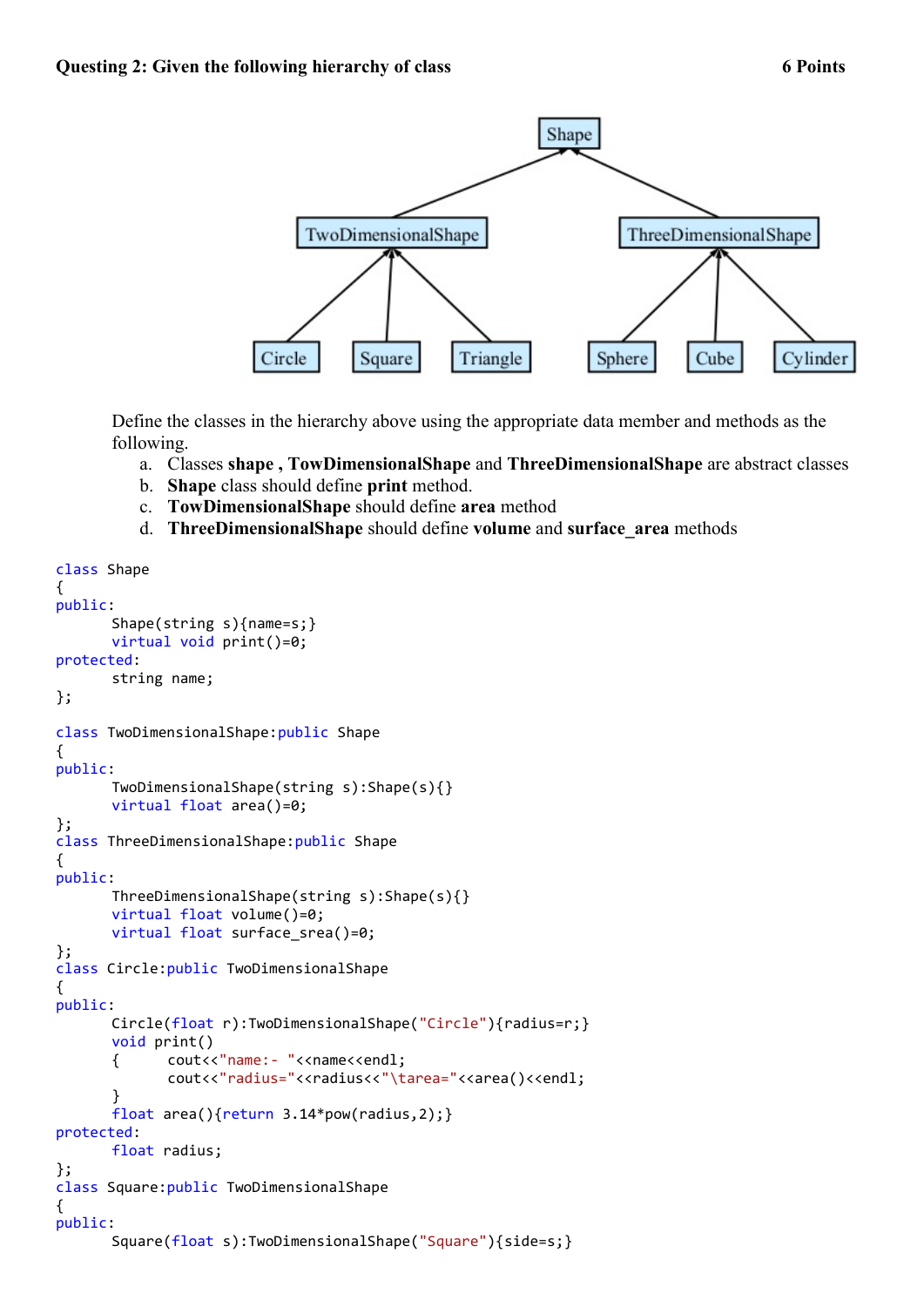```
void print()
      { cout<<"name:- "<<name<<endl;
             cout<<"side="<<side<<"\tarea="<<area()<<endl;
      }
      float area(){return pow(side, 2);}
protected:
      float side;
};
class Triangle:public TwoDimensionalShape
{
public:
      Triangle(float b,float h):TwoDimensionalShape("Triangle")
      { base=b;
             hight=h;
      }
      void print()
      { cout<<"name:- "<<name<<endl;
             cout<<"base="<<br/>sbase<<"\thight="<<hight<<"\tarea="<<area()<<endl;
      }
      float area(){return 0.5*base*hight;}
protected:
      float base;
      float hight;
};
class Sphere:public ThreeDimensionalShape
{
      Sphere(float r):ThreeDimensionalShape("Sphere"){radius=r;}
      void print()
      { cout<<"name:- "<<name<<endl;
             cout<<"radius="<<radius<<"\tvolume="<<volume()
                   <<"surface_area="<<surface_area()<<endl;
      }
      float volume()
      \{ return 4/3*3.14*pow(radius,3);}
      float surface area()
      { return 4*3.14* pow(radius, 2);
      }
protected:
      float radius;
};
class Cube:public ThreeDimensionalShape
{
      Cube(float s):ThreeDimensionalShape("Cube"){side=s;}
      void print()
      { cout<<"name:- "<<name<<endl;
             cout<<"side="<<side<<"\tvolume="<<volume()<<"surface_area="<<surface_area()<<endl;
      }
      float volume()
      { return pow(side,3);
      }
      float surface_area()
      { return 6*pow(side,2);
      }
protected:
      float side;
};
class Cylinder:public ThreeDimensionalShape
{
      Cylinder(float r,float h):ThreeDimensionalShape("Cylinder")
      { radius=r;
             hight=h;
      }
      void print()
      { cout<<"name:- "<<name<<endl;
```